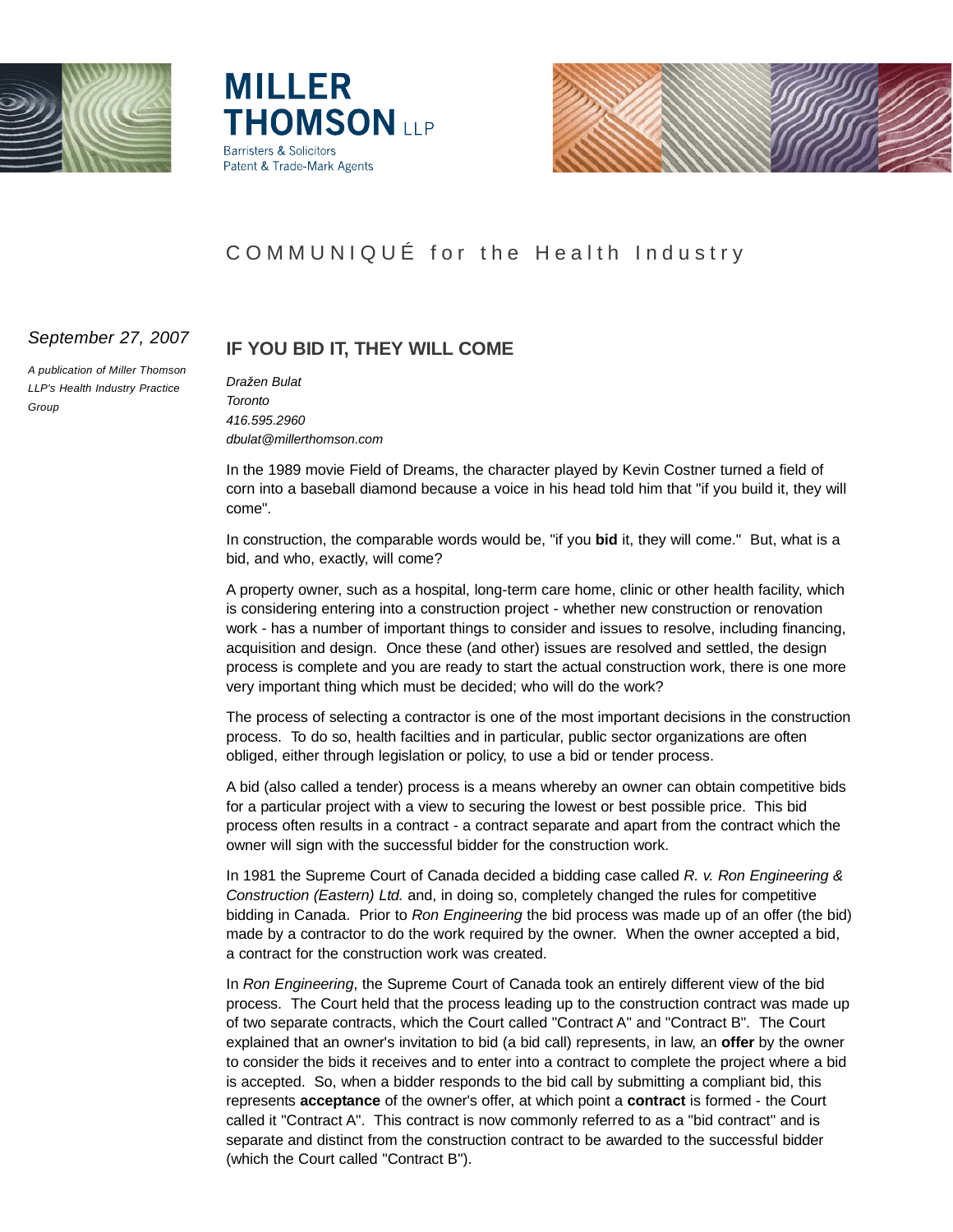Both parties to a "bid contract" have contractual obligations to each other. These obligations are specified in the bid documents, and also include additional obligations which have been read into the "bid contract" by the Courts. For example, one such obligation is an owner's obligation to conduct the evaluation of the bids and to award the project only in accordance with the terms of the "bid contract". Another implied obligation is an owner's duty to treat all bids fairly and equally.

Because the "bid contract" is a real contract, if either party breaches it they can be liable to the other for breach of contract damages, which can be substantial. In the case of an owner, if it breaches the "bid contract" and awards the project to the wrong bidder, it could be liable to pay the "entitled" bidder the profit that bidder would have earned had it been awarded the project.

Bidders also have obligations, including an obligation to sign the contract for the project if it is awarded.

The law on bidding has continued to evolve. For a health industry client considering a construction project it is therefore critical to ensure that the bid process is well understood and, most importantly, is properly and correctly reflected in the bid and contract documents. To avoid problems and potential litigation before the project even begins - consider having a lawyer review or revise the bid documents. In fact, since the bid documents could result in a "bid contract", consider treating them like any other contract and having them drafted or reviewed by a lawyer.

If you bid it, they - the bidders - will come. However, whether the result is a "field of dreams" or a bad dream could depend on the bid documents used to select the contractor.

This is Part 1 of a two Part series on bidding processs. Our Health Industry Practice Group would be pleased to assist you with the structuring or review of your bidding processes.

### **ABOUT THE AUTHOR**

*Dražen Bulat* is a partner in our Construction Industry Group. Dražen's practice focuses on the development of "front end" procurement and construction documents, including tender documents, RFPs and different forms of design and construction contracts applicable to most areas of the construction industry, including health care facilities.

Our National Health Industry Practice Group is dedicated to providing comprehensive and integrated legal services to health industry clients. For more information about our group, visit our website at www.millerthomson.com or contact one of our regional contacts:

#### **REGIONAL CONTACTS**

#### **Toronto/Markham**

Joshua Liswood jliswood@millerthomson.com

Kathryn Frelick kfrelick@millerthomson.com

**London** Glenn F. Jones gjones@millerthomson.com **Waterloo-Wellington** Gregory P. Hanmer ghanmer@millerthomson.com

**Edmonton/Calgary** Brian Curial bcurial@millerthomson.com

**Vancouver** David Martin dmartin@millerthomson.com

**Montréal** André Dugas adugas@millerthomsonpouliot.com

Miller Thomson LLP uses your contact information to send you information on legal topics that may be of interest to you. It does not share your personal information outside the firm, except with subcontractors who have agreed to abide by its privacy policy and other rules.